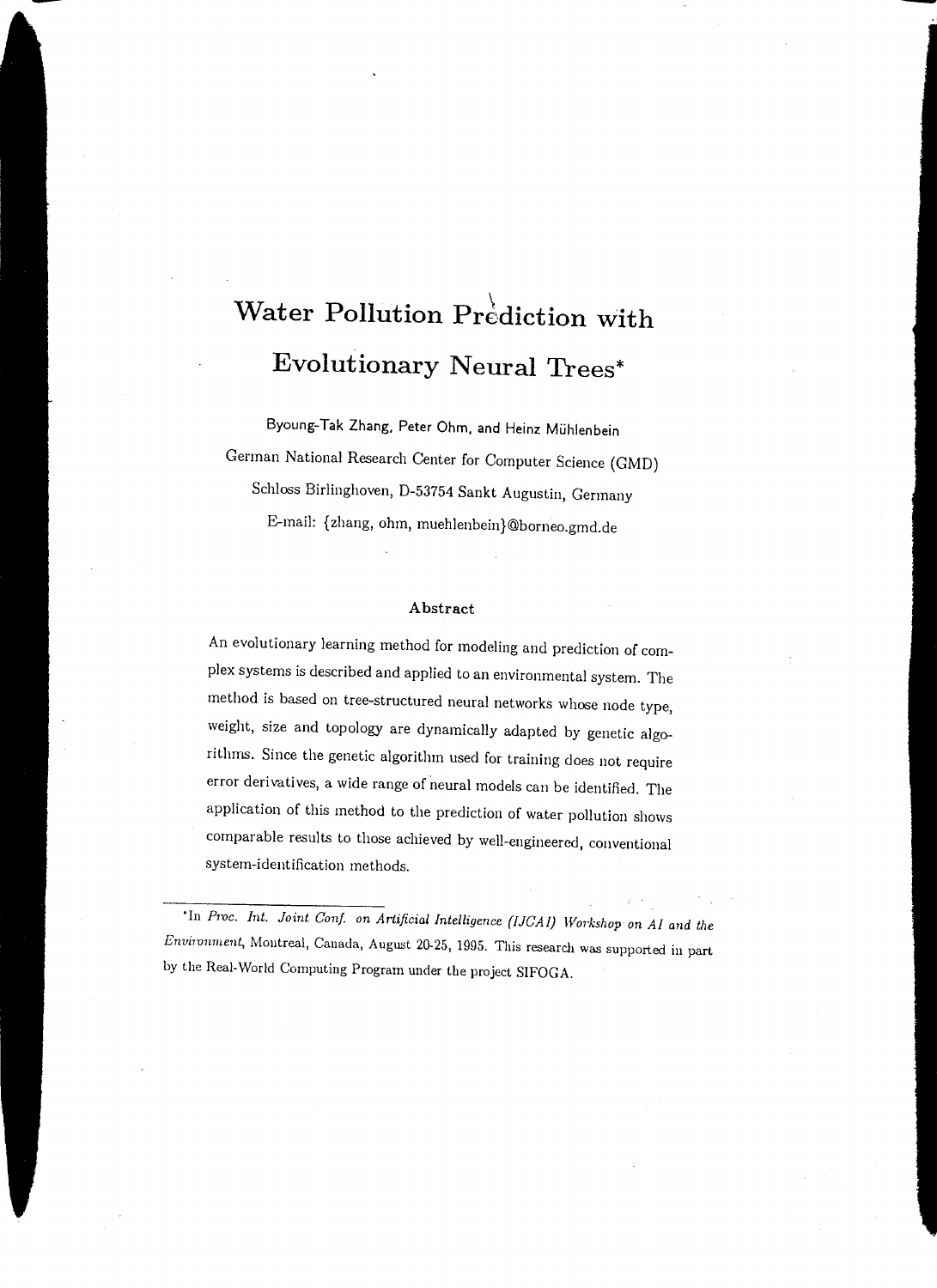## *1 Introduction*

Modeling and predicting the behaviors of many environmental or ecological *systems*  is difficult because these systems are often complex. They are generally characterized by a large number of variables, parameters, interactions, and limited amounts of collected data.

-

In this paper we present an evolutionary method for learning such models. Although several genetic algorithms (1] have been proposed for constructing neural networks (see, for example, [2] and [8] for a review of recent developments), our method is different from them in that we use a tree representation of the neural network, called neural trees. Unlike most conventional neural models, neural trees employ different types of neurons in a single network. The set of different types is defined by the application domain, and the specific type of each unit is determined during the evolutionary learning process. Any arbitrary units can be employed since the training algorithm we use, i.e., the breeder genetic algorithm [7], makes no assumptions as to the differentiability of the activation function.

The structure and size of the network is also automatically adapted during the evolutionary learning process. With sigma and pi units, for example, the method can build a higher-order functional structure of partially connected polynomial units, resembling but different from the architecture constructed by the Group Method of Data Handling (GMDH) [5] and its descendants. The explicit use of product neurons has been very useful for solving problems which are difficult for multilayer perceptrons (4, 11].

In section 2 we briefly describe the tree encoding scheme and the genetic algorithm for evolving problem-specific neural trees. Section 3 reports the application results on the prediction of an environmental system. Implications of current work are discussed in section 4.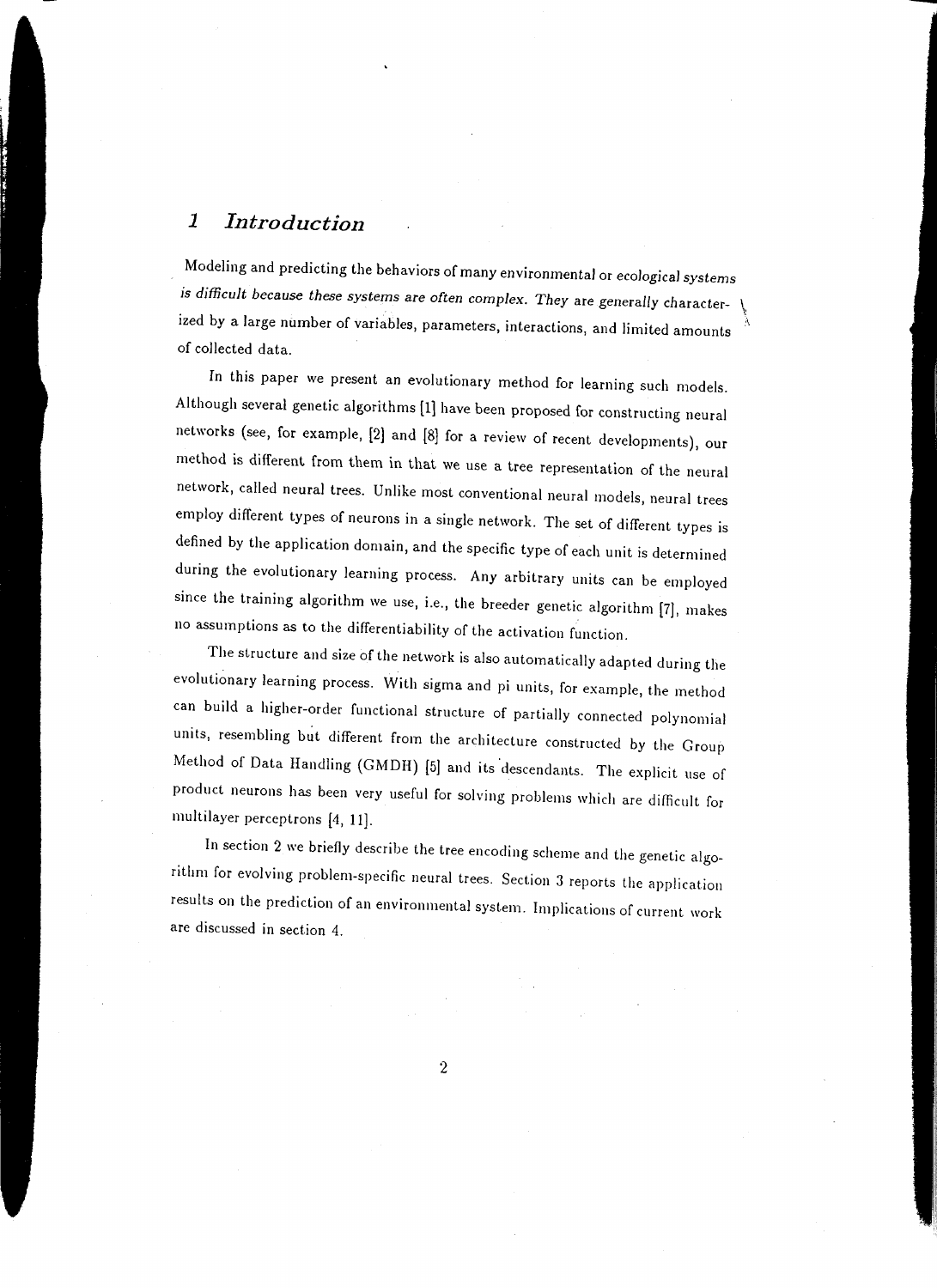# **2 Evolutionary Neural Trees**

A neural tree consists of a number of artificial neurons connected with weights in a tree structure. The leaves of the tree are elements of the terminal set  $X$  of  $n$ variables,  $X = \{x_1, x_2, \dots, x_n\}$ . The root node of the tree is called the output unit. All the nodes except the input units are non-terminal units. Each non-terminal node *i* is characterized by the unit type  $u_i$ , the squashing function  $f_i$ , the receptive field  $R(i)$  and the weight vector  $w_i$ .  $R(i)$  is the index set of incoming units to unit *i* and can be different from unit to unit.

In the experiments described in the next section, we use sigma  $(S)$  and pi  $(P)$ units, i.e.,  $u_i \in \{S, P\}$ , mixed into the same network. The sigma units compute the weighted sum of the input values  $y_j$  from other units,  $\sum_{j \in R(i)} w_{ij} y_j$ , and the pi units compute the product of their weighted inputs,  $\prod_{j\in R(i)} w_{ij}y_j$ . Each squashing function is either a sigmoid function,  $f(x) = \frac{1}{1+e^{-x}}$ , or a threshold function,  $f(x)$  $+1$  if  $x > 0$  and  $f(x) = -1$  otherwise.

An instance of the sigma-pi neural tree is shown in Figure 1. Notice that although the set of neuron types and external inputs is finite, any arbitrarily large trees can be generated from them. This encoding scheme can represent any feedforward network with local receptive fields and direct connections between nonneighboring layers (see (9) for more details) and thus extends the tree representation used in (6]. This is contrasted with the more commonly used perceptron architecture of fully connected feedforward networks.

For the construction of neural models, we maintain a population *A* consisting of M individuals of variable size. Each individual  $A_i$  is a neural network represented as neural trees. The initial population  $A(0)$  is created at random. In each generation g, the fitness values  $F_i(g)$  of networks are evaluated and the upper  $\tau\%$ are selected to be in the mating pool  $B(g)$ . The next generation  $A(g + 1)$  of M individuals are then created by exchanging subtrees and thereby adapting the size and shape of the network. Mutation changes the node type and the index of incoming units. The best individual is always retained in the next generation so that the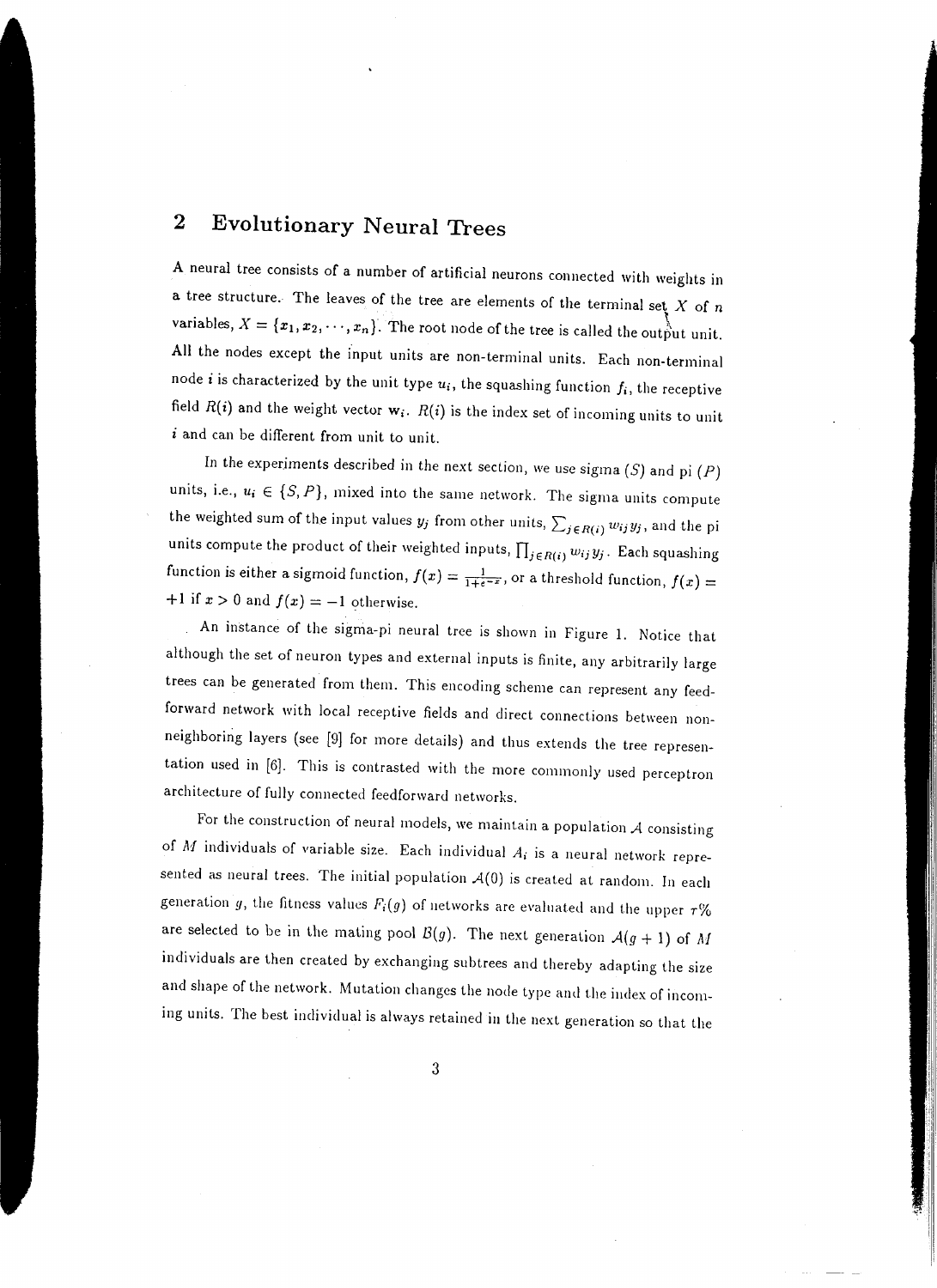

Figure 1: *Tree representation of a sigma-pi neural network with six inputs and one output. Each unit has a local receptive field.* 

population performance does not descrease as generation goes on (elitist strategy).

Between generations the network weights are adapted by a stochastic hillclimbing search. This search method is based on the breeder genetic algorithm (7], in which the step size  $\Delta w$  is determined with a random value  $\epsilon \in [0, 1]$ :

$$
\Delta w = R \cdot 2^{-\epsilon \cdot K}, \tag{1}
$$

where  $R$  and  $K$  are constants specifying the range and slope of the exponential curve. This method proved very robust for a wide range of parameter-optimization problems.

The fitness *F;* of the individuals *A;* is defined as

$$
F_i = F(D|A_i) = \frac{E(D|A_i)}{m \cdot N} + \frac{C(A_i)}{N \cdot C_{max}},
$$
\n(2)

where m is the number of outputs, and *N* is the number of training examples. The first term expresses the error penalty  $E(D|A_i)$  for the training set. The second term penalizes the complexity  $C(A_i)$  of the network. This evaluation measure prefers simple networks to complex ones and turned out to be important for achieving good generalization (9, 11].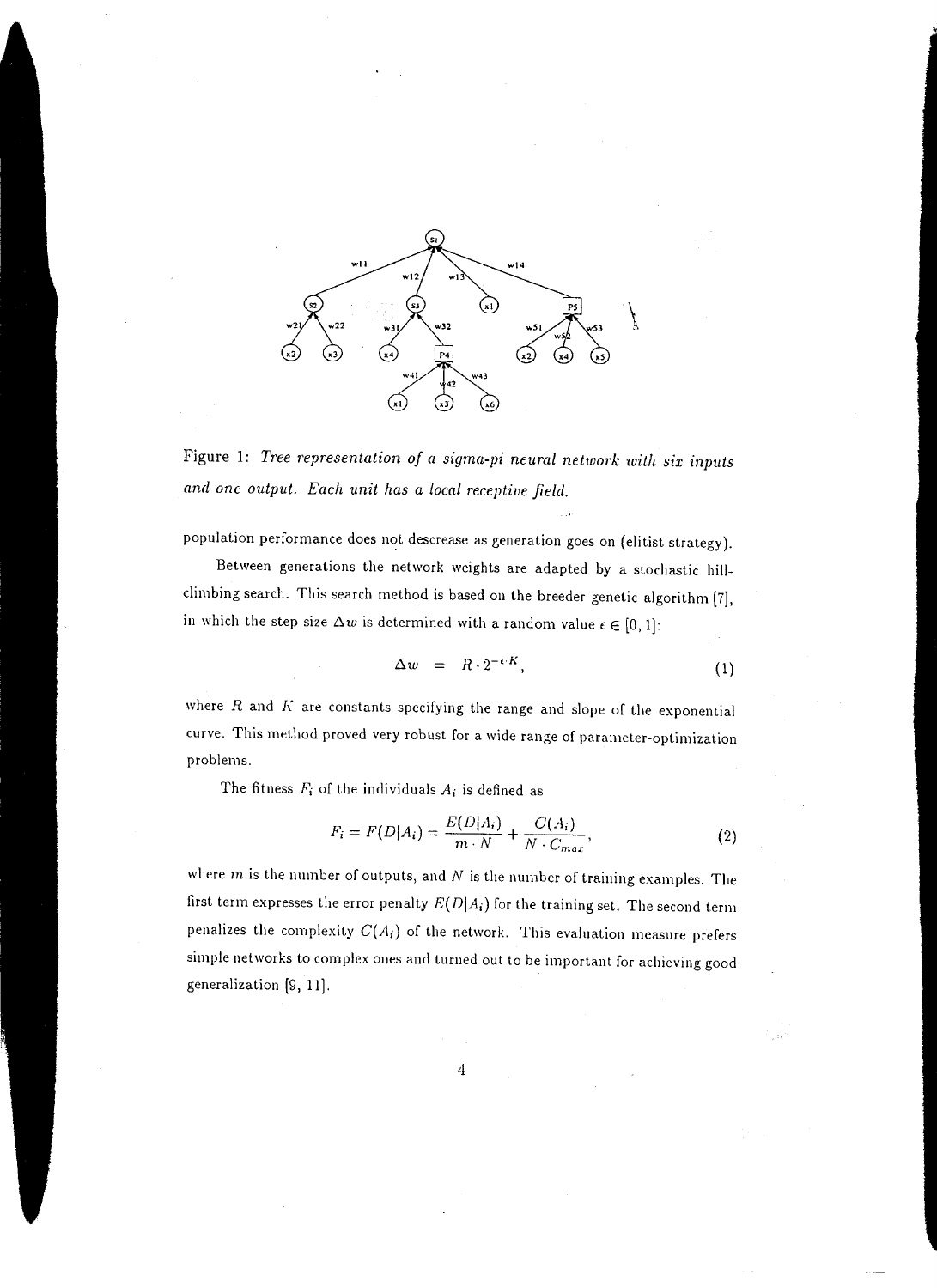# **3 Predicting an Environmental Time Series**

In recent years, system identification and time-series prediction have received much attention as promising application areas of neural networks. The task we have studied involves an environmental system in the Sangamon River, Illinois [3]. Our objective here is to predict nitrate levels a week ahead in the watersheds of the river from the previous values. The original study in the literature [3) also aims at giving some indication of the biochemical and physical relationships among the variables and of the controllability of the system.

The training data is based on the nitrate-nitrogen levels during the period from January 1, 1970, to December 31, 1971, graphed in Figure 2 (left). The sampling interval is one week. The training set is generated from this series using a time lag of 4. The initial population·of the genetic algorithm was created by randomly generating neural trees with a branching factor up to four and maximum depth of four also. 50% of the units were randomly chosen as sigma units and the rest as pi units. During evolution, however, sigma units usually survived more often than the pi units did. Using the weight interval of  $[-10, +10]$ , the best solutions after 300 generations contained on average 10 hidden units in three layers.

An example of one-step ahead prediction performance for the training data is shown in Figure 2 (right) whose mean square error is 0.0104. To test the predictive accuracy of the neural tree models constructed by the evolutionary algorithm, unseen data for the same watershed for 1972 was used. The measured and predicted outputs for this test data are plotted in Figure 3. As can be seen in the figure, the nitrate levels for the following week was predicted relatively well, considering the sparseness of the training data. This result is as good as that obtained by the well-engineered GMDH algorithm [3].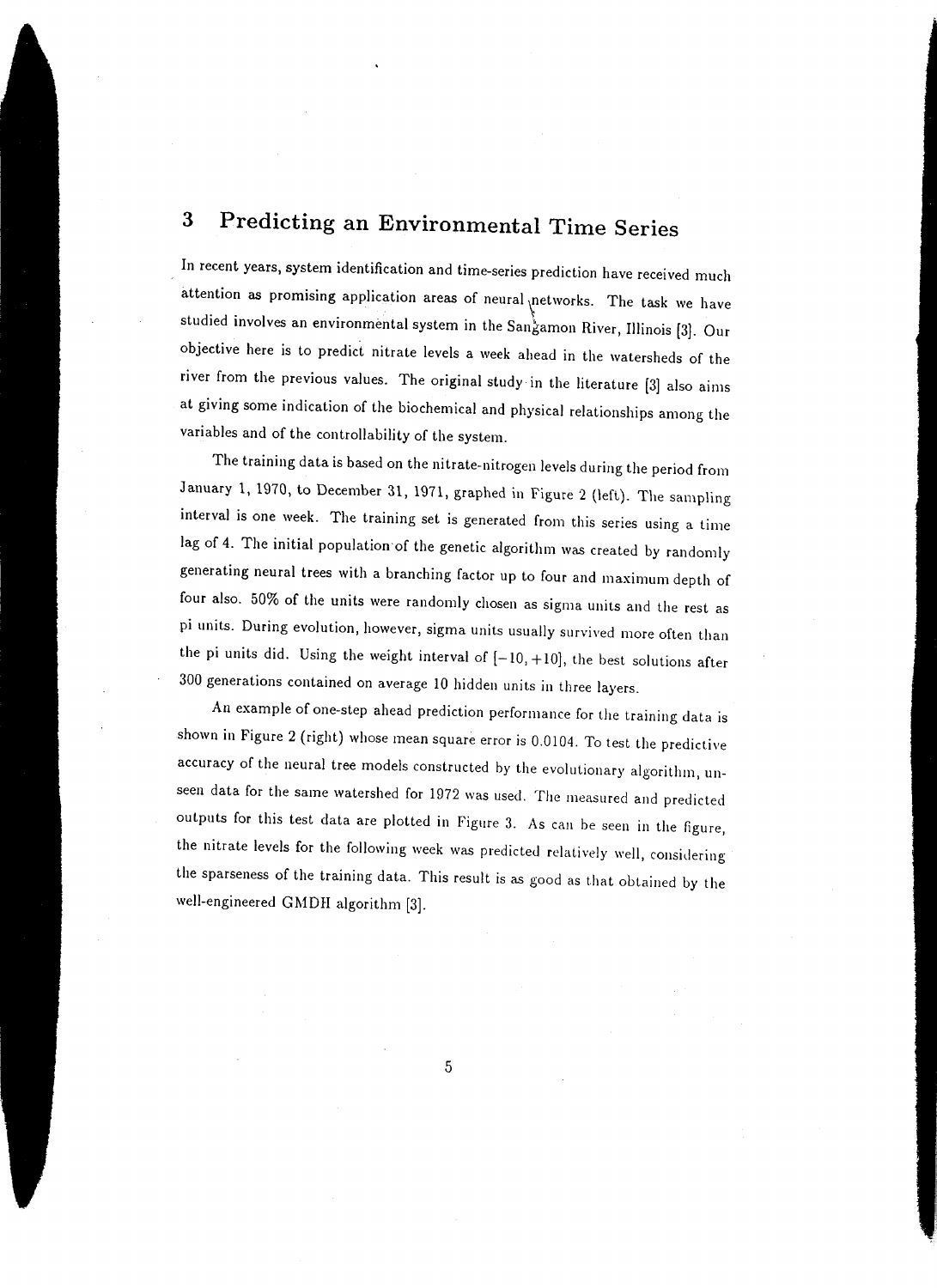

Figure 2: *Performance for the training data: (left) measured, (right) onestep ahead prediction.* 



Figure 3: *Performance for the unseen data: (left) measured, (right) one-step ahead prediction.*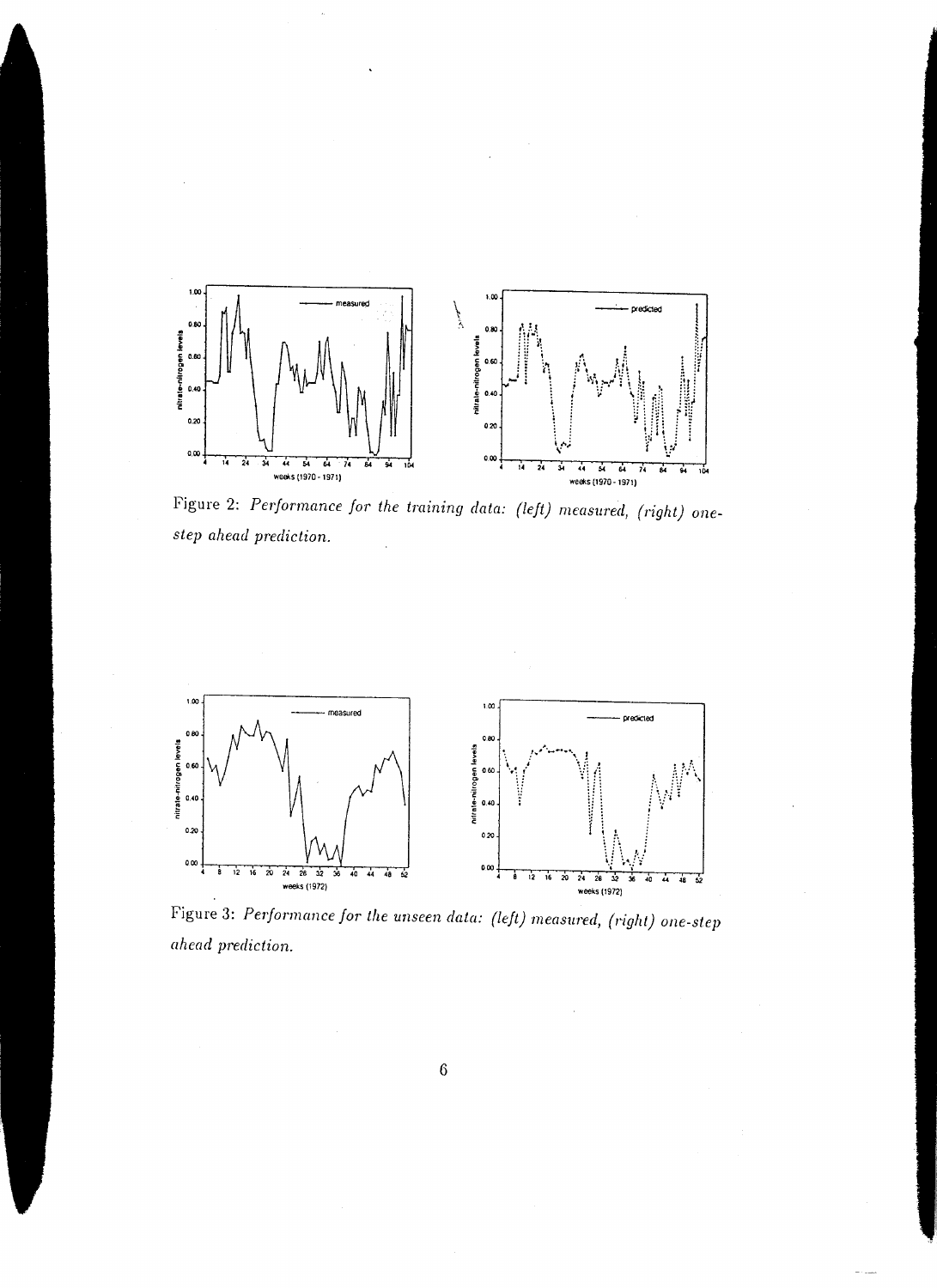### **4 Concluding Remarks**

Most existing evolutionary methods for neural-network optimization represent the network as a linear string or matrix of fixed size whose connectivity and weights are changed in isolation. In contrast, our method is based on a tree-structured representation of the network, which allows dynamic adaptation of the neuron type, weight, and topology in a natural way using genetic operators.

The neural tree representation takes advantages of both the direct encoding scheme (little effort in decoding) and the indirect encoding scheme (easy to build modular structures) and is able to generate a very general class of feed-forward networks of partially connected heterogeneous neurons. One primary difficulty with this approach is that the network size may become very large without any improvement in generalization performance. The use of complexity penalty in fitness evaluation was very useful for solving this problem, as was indicated by the relatively good generalization performance in the water pollution experiments.

In contrast to conventional learning algorithms for neural networks, the evolutionary learning method described in this paper makes relatively few assumptions as to the architecture space in which the models for data are constructed. This method is especially effective in identifying the important variables and structures of the systems whose functional structures are unknown or ill-defined. Examples of the most promising application areas of the evolutionary neural trees include prediction, monitoring and diagnosis of complex systems, such as environmental processes.

#### **References**

- [1] T. Back and H.-P. Schwefel, An overview of evolutionary algorithms for parameter optimization, *Evolutionary Computation*, 1(1):1-23, 1993.
- [2] K. Balakrishnan and V. Honavar, Evolutionary design of neural architectures, CS-TR-95-01, AI Lab, Dept. of Computer Science, Iowa State University, Jan-